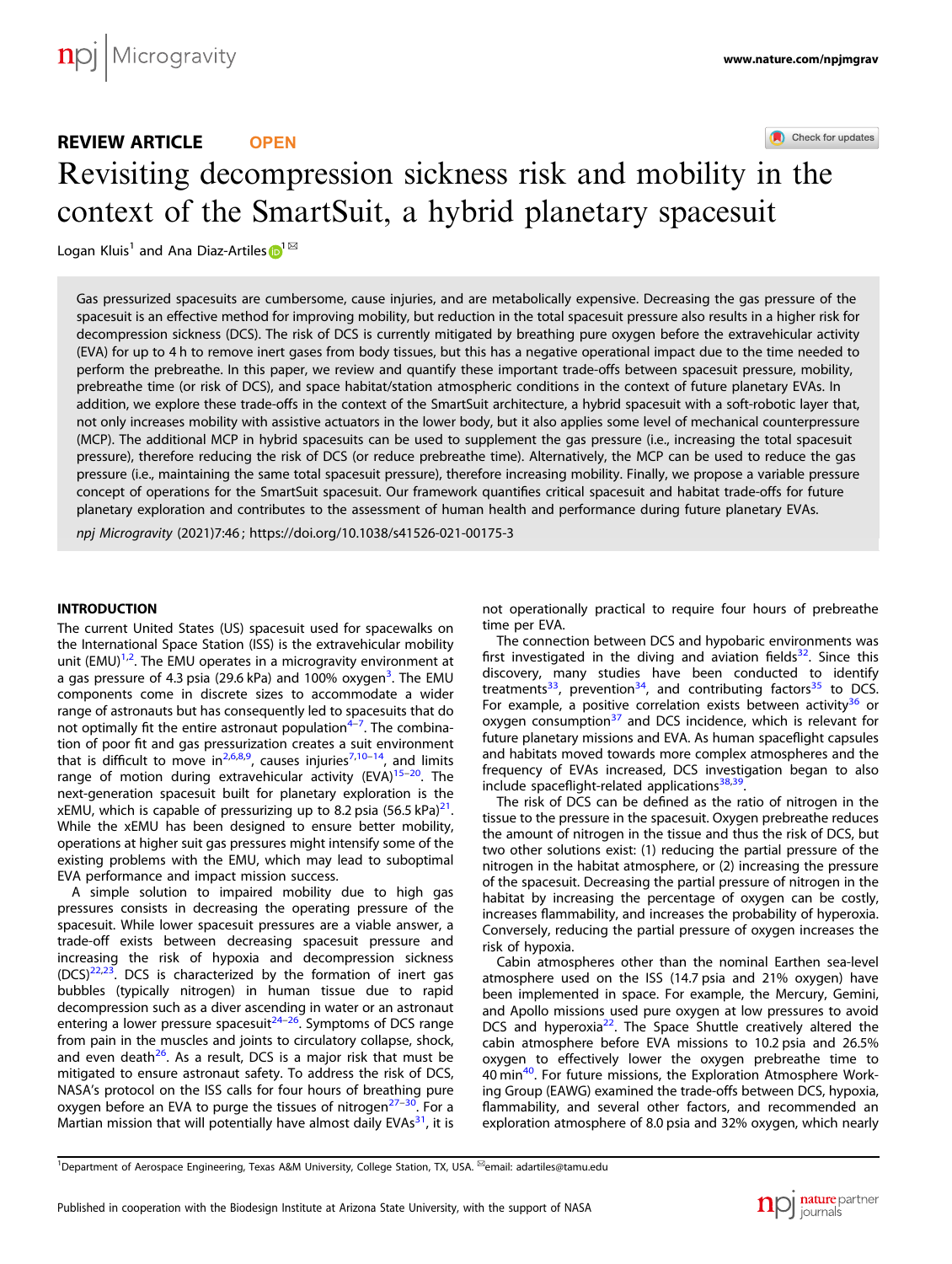<span id="page-1-0"></span>eliminates the need to prebreathe $23$ . This atmosphere was later increased to 8.2 psia and 34% as it supplies physiological relief without a negative impact to operational capabilities $41$ .

In this context, we consider the development of a novel spacesuit architecture for EVA operations on planetary surfaces called SmartSuit. The SmartSuit, while still gas pressurized, incorporates a full-body soft-robotic layer that increases astronaut mobility, therefore decreasing metabolic expenditure facilitating exploration operations $42$ . In addition to the enhanced mobility, the soft-robotic layer is capable of applying a certain amount of mechanical counter-pressure (MCP). While we recognize the difficulty of generating consistent MCP across the body (and hands in particular), the mechanical properties of the soft-robotic materials being considered (i.e., EPU40) are promising given their capability to stretch and expand when pressurized $43$ . The addition of MCP could reduce the amount of gas pressure needed (which improves the mobility of the spacesuit); or, when combined with the original gas pressure, the MCP could increase the total pressure (which in turn decreases prebreathe time). In this paper, we explore and further analyze the trade-off between spacesuit pressure, risk of DCS, and mobility in the context of the SmartSuit. In particular and based on our previous investigations on viable SmartSuit architectures, we consider the use case where the SmartSuit soft-robotic actuators are capable of providing up to 10 Nm of assistive torque in the lower body joints (hip, knee, and ankle joints). In addition, we assume that the soft-robotic layer can provide up to 1 psia of MCP. However, our framework provided herein also permits to quickly analyze other hybrid spacesuit architectures and visualize important trade-offs for spacesuit design and operations.

# FACTORS UNDER CONSIDERATION Risk of DCS

To quantify the risk of DCS, it is common to use the ratio between the partial pressure of nitrogen in the tissue and the pressure of the spacesuit (also known as the bends or tissue ratio) $^{22}$ :

$$
R = \frac{P_{N2}}{P_{\text{suit}}} \tag{1}
$$

where  $P_{N2}$  is the initial absorbed tissue N<sub>2</sub> pressure (i.e., cabin N<sub>2</sub> partial pressure), and  $P_{suit}$  is the total spacesuit pressure. During pure oxygen prebreathe, the elimination of nitrogen follows an exponential decay curve with a tissue-dependent half time,  $t_{1/2}$ (typically equal to 360 min), that can be expressed in terms of  $\hat{R}$ value $^{22,44}$  $^{22,44}$  $^{22,44}$ :

$$
R(t) = R(0) \exp\left[-\ln(2)\frac{t}{t_{1/2}}\right]
$$
 (2)

In this context, the tissue half-time,  $t_{1/2}$ , represents the time required for a 50% reduction of the difference in tissue nitrogen partial pressure and ambient (i.e., spacesuit) nitrogen partial pressure<sup>44</sup>. While the human body has a spectrum of tissue types representing slow tissues and fast tissues, a tissue half-time value of 360 min was selected since it yielded the greatest correlation between the proposed tissue-ratio model and DCS incidence data from 26 NASA and USAF manned altitude chamber decompression tests (607 male and females subjects) using specific pre-breathing procedures that were relevant to EVA applications<sup>[44](#page-7-0)</sup>.

The protocol on the ISS and the Space Shuttle requires a final R in the range of 1.60 and 1.70 $22,27$ . As an example, using the Eqs. (1) and (2) in the context of the protocol currently in place on the ISS (i.e.,  $R(0) = 2.73$  (11.76 psia  $P_{N2}$  and 4.3 psia  $P_{suit}$ ),  $t_{1/2} = 360$  min, and  $t = 240$  min (4-h prebreathe time)), the DCS risk value becomes  $R = 1.7$ . Similarly, the final R value for astronauts on the Space Shuttle is calculated using the adjusted Space Shuttle atmosphere (7.5 psia  $P_{N2}$ ) and the 40-minute prebreathe time (t =

40 min). Thus, using the same spacesuit pressure and tissuedependent half time as the ISS scenario (4.3 psia  $P_{\text{suit}}$  and  $t_{1/2}$  = 360 min), the DCS risk value is  $R = 1.61$ . The actual R values are typically lower as a result of the conservative choice of the tissuedependent half time,  $t_{1/2}^{22}$  $t_{1/2}^{22}$  $t_{1/2}^{22}$ . For future planetary exploration missions, Conkin recommends a DCS risk value R between 1.3 and 1.4<sup>26</sup>. In addition, it should be noted that R values <1 indicate that there is no risk of DCS and thus, are operationally irrelevant.

#### Mobility scores

Due to gas pressurization, spacesuits constrain mobility and increase the metabolic cost of movement. Our group has performed biomechanical analyses using OpenSim and have quantified the impact that the EMU has on metabolic rate $42,45$  $42,45$ , using joint torques obtained from experimental spacesuit testing<sup>2,46,47</sup>. Simulations included a walking motion in which external EMU joint torques were applied to the hips, knees, and ankles. In addition, a second set of simulations were performed with the same external EMU joints combined with additional softrobotic actuators in the hip, knee, and ankle joints that are capable of applying up to 10 Nm of assistive torque to improve joint motion and thus metabolic cost. If we assume that the effect of gas pressure on spacesuit joint torques is linear<sup>[47,48](#page-7-0)</sup>, we can replicate the simulations for scenarios of reduced gas pressure (for example because the presence of MCP allows to do so), with and without assistive soft-robotic actuators. For example, if the pressure in the EMU is decreased by half, the associated external joint torques that the spacesuit wearer needs to counteract while moving inside the spacesuit are also reduced by half. Thus, using the metabolic model developed by Umberger<sup>[49](#page-7-0),[50](#page-7-0)</sup> and the methodology described in our previous publications $42,45$  $42,45$ , we calculated walking energy expenditure in different spacesuit pressure conditions. For our analysis, we focused on the SmartSuit scenario in which the soft-robotic actuation can produce up to 10 Nm of assistive torque, which is consistent with previous prototype testing<sup>45</sup>. The simulated walking conditions are the following: (a) only spacesuit joint torques at pressures of 0 psia (unsuited, also synonymous with shirt-sleeve where no spacesuitinduced joint torques are applied), 1.075 psia (25% of EMU operating pressure), 2.15 psia (50% of EMU operating pressure), 3.225 psia (75% of EMU operating pressure), and 4.3 psia (EMU operating pressure), and (b) spacesuit joint torques combined with assistive actuators on the hips, knees, and ankles that are capable of producing up to 10 Nm of torque at the same pressures as a). The walking energy expenditure results from the simulations in the different conditions are summarized in Table [1.](#page-2-0) An in depth description of the methodology implemented is described elsewhere<sup>42</sup>.

For our subsequent analysis, we focus on a SmartSuit scenario in which the soft-robotic actuation layer can also produce between 0 and 1 psia of MCP. Because the MCP is applied from a skintight, soft-robotic layer, we assume there will be no additional penalty to mobility for replacing gas pressure with any amount of MCP. This assumption is supported by the premise that a significant portion of energy expenditure from MCP spacesuits arise from the longitudinal stretching of the material that applies the MCP as the astronaut progresses through their range of motion $51$ . A suit that expands and contracts at the joints, such as a spacesuit that uses actuators, minimizes this energy cost and removes the need for special materials at the joints $52$ . Based on results from Table [1,](#page-2-0) the relationship between the amount of gas pressure and the metabolic cost appears to be approximately linear. Thus, we define a mobility score that we derived from the energy expenditure simulations with joint torque actuators shown in Table [1](#page-2-0) using a linear fit model. The scores were then normalized by the energy expenditure calculated for unsuited walking without the robotic actuators (510 kcal/h). As a result, a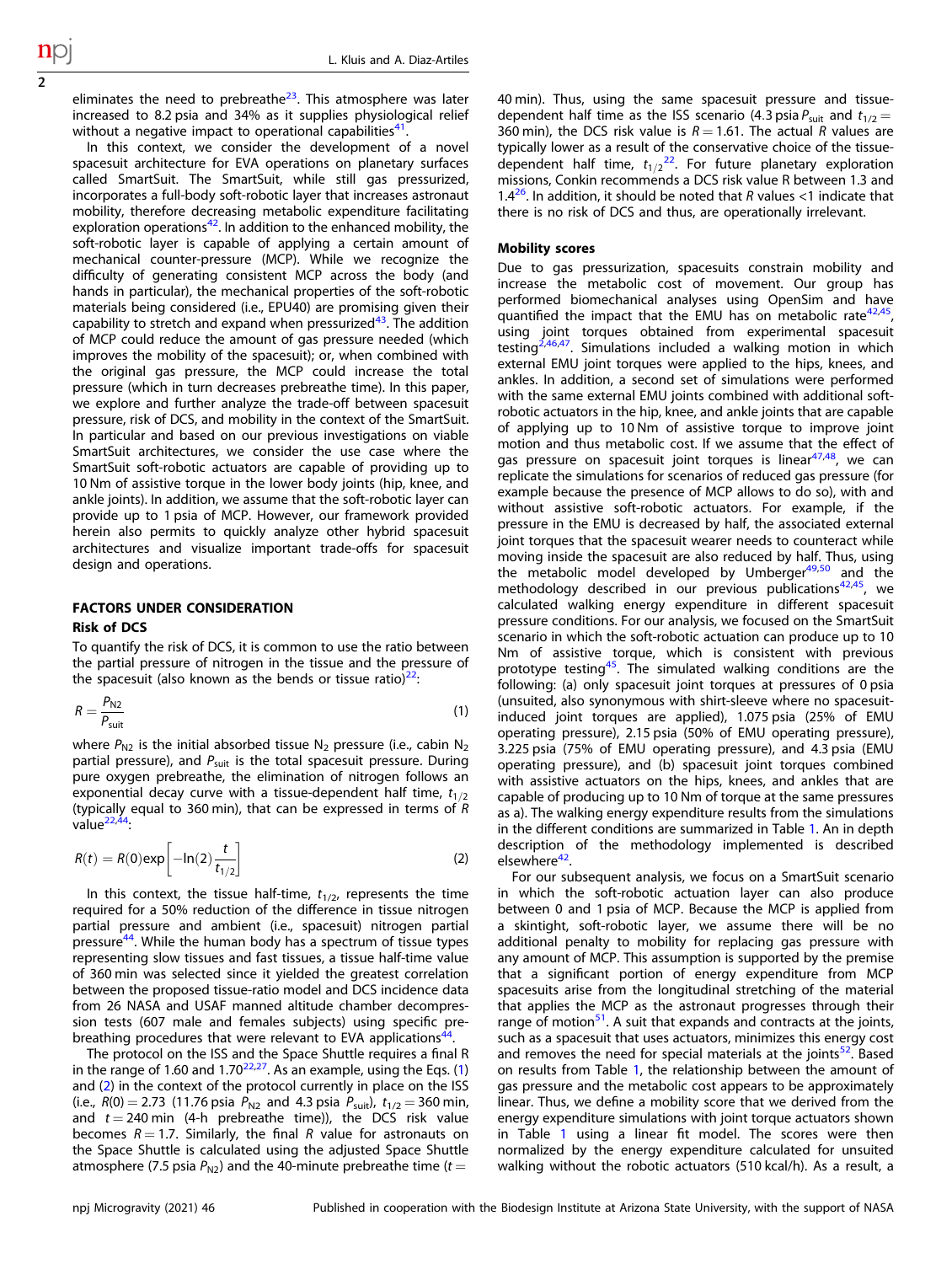<span id="page-2-0"></span>Table 1. Walking energy expenditure from biomechanical simulations of EMU-suited walking motion, with and without soft-robotic actuators (up to 10 N of assistive torque).

| l Scenario                                                           | Walking energy expenditure: only spacesuit<br>joint torques (kcal/h) | Walking energy expenditure: spacesuit joint torques and<br>assistive robotic actuators (kcal/h) |
|----------------------------------------------------------------------|----------------------------------------------------------------------|-------------------------------------------------------------------------------------------------|
| Unsuited                                                             | 510                                                                  | 329                                                                                             |
| EMU pressurized at 1.075 psia (25% of EMU 661<br>operating pressure) |                                                                      | 548                                                                                             |
| EMU pressurized at 2.15 psia (50% of EMU 705<br>operating pressure)  |                                                                      | 600                                                                                             |
| EMU pressurized at 3.225 psia (75% of EMU 865<br>operating pressure) |                                                                      | 753                                                                                             |
| EMU pressurized at 4.3 psia (nominal EMU 942<br>operating pressure)  |                                                                      | 799                                                                                             |

EMU and robotic joint torques incorporated in the simulation include hips, knees, and ankles<sup>[2](#page-6-0)[,46](#page-7-0)</sup>. Results include the following conditions: unsuited, EMU pressurized at 1.075 psia (25% of EMU operating pressure), EMU pressurized at 2.15 psia (50% of EMU operating pressure), EMU pressurized at 3.225 psia (75% of EMU operating pressure), and EMU pressurized at 4.3 psia (nominal EMU operating pressure). Every condition was simulated with and without robotic torque actuators. EMU joint torques were assumed to scale linearly with gas pressure<sup>48</sup>. Energy expenditure is measured in kcal/h.



Fig. 1 Mobility score as a function of gas pressure in the spacesuit. The mobility score is derived from the energy expenditure simulations with assistive robotic actuators shown in Table 1. These scores are then normalized by the metabolic cost of unsuited walking without actuators (510 kcal/h). As a result, a mobility score of 2 represents a spacesuit environment that requires twice the amount of energy expenditure as that of unsuited walking.

mobility score of 2 represents a spacesuit scenario in which energy expenditure during ambulation is twice as expensive as that of unsuited walking. Figure 1 presents the relationship between mobility score and gas pressure.

# Atmospheres

The cabin atmosphere has a critical role in the determination of DCS risk and thus, prebreathe time. The EAWG was tasked with recommending a habitat atmosphere for future planetary missions. To do so, they considered four risks: hypoxia, flammability, mission impact, and  $DCS<sup>23</sup>$ . Hypoxia refers to the condition of breathing lower partial-pressure oxygen for an extended period

of time. Side effects include decrements in vision $53,54$ , cognitive performance<sup>55</sup>, and acute mountain sickness<sup>56,57</sup>. Flammability refers to the risk of materials to catch fire in the presence of different oxygen levels. As the percent of oxygen in the air increases, so does the flammability<sup>[58](#page-7-0)</sup>. Typically, the testing limit for general materials in a spacecraft habitat is set to an oxygen limit  $30\%^{22}$  but, according to the EAWG, a 36% oxygen atmosphere is supportable with the materials available $2^3$ . The third risk considered refers to mission impact, specifically related to astronaut performance decrements during EVAs when operating in a highly pressurized environment, which could potentially impact mission success. The fourth and final risk considered refers to DCS, which has already been described in previous paragraphs. After considering these risks, the EAWG recommended an atmosphere of 8.0 psia and 32% oxygen for future planetary missions. This atmosphere was later changed to 8.2 psia and 34% oxygen as an increase in pressure and oxygen content lowered the risk of hypoxia while remaining in a suitable range for flammability risk<sup>[41](#page-6-0)</sup> but specific effects of such an environment must still be well understood<sup>[59](#page-7-0)</sup>. Thus, our analysis includes this atmospheric condition that we refer to as exploration atmosphere. In addition, we also include the current ISS cabin atmosphere of 14.7 psia and 21% oxygen, which is an Earth-normal habitat environment. Finally, the Space Shuttle functioned at an identical atmosphere than the ISS but also had the capability to operate at a lower pressure and higher oxygen environment (10.2 psia and 26.5% oxygen) before an EVA to reduce prebreathe time. This Adjusted Space Shuttle environment was also included in our analysis. A summary of the atmospheres considered can be found in Table [2.](#page-3-0)

# TRADE-OFF ANALYSIS

# Risk of DCS vs. prebreathe time vs. spacesuit pressure

We conducted a trade space analysis between the risk of DCS, prebreathe time, and operational spacesuit pressure. The risk of DCS is calculated using Eqs. [1](#page-1-0) and [2](#page-1-0) for a given spacesuit pressure, cabin atmosphere, and prebreathe time. Using the previous examples, a 4-hour (i.e., 240 min) pure oxygen prebreathe time before donning a 4.3 psia spacesuit on the ISS results in a risk factor of approximately  $R = 1.7$ , as shown in Fig. [2](#page-3-0), top panel. Similarly, the protocol for the Space Shuttle required a 40-min prebreathe (after 36 h at the lower pressure environment of 10.2 psia and 26.5% oxygen) before donning the EMU (pressurized at 4.3 psia) to maintain a risk factor between 1.6 and 1.7 (Fig. [2](#page-3-0), middle panel). In the case of the exploration atmosphere, a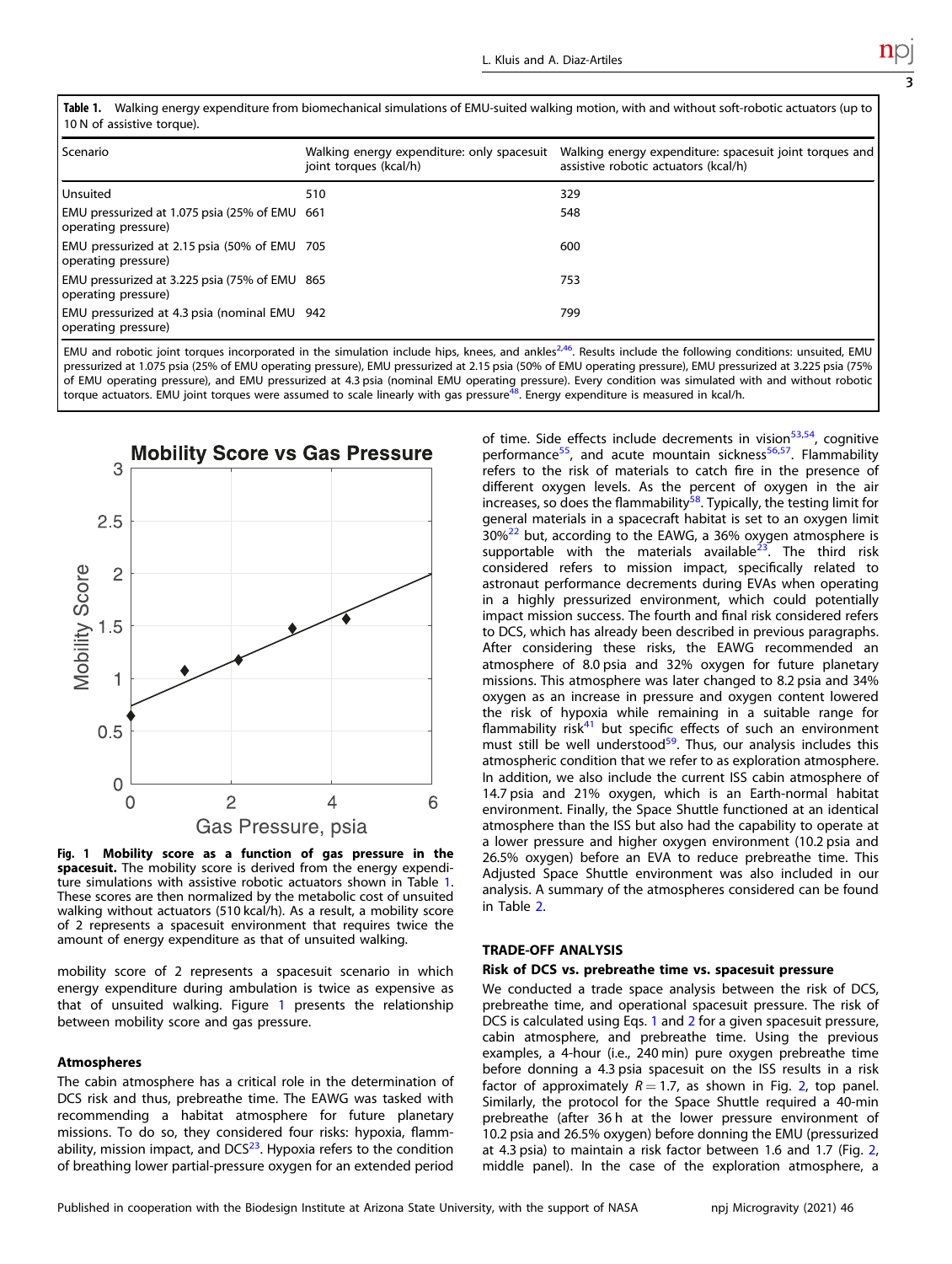| ۰,     |  |
|--------|--|
| u<br>i |  |

<span id="page-3-0"></span>

| <b>Table 2.</b> The habitat atmospheric conditions (pressure and oxygen<br>concentration) considered in the present analysis. |                          |                                   |  |
|-------------------------------------------------------------------------------------------------------------------------------|--------------------------|-----------------------------------|--|
| Habitat atmospheric<br>conditions                                                                                             | Cabin<br>pressure (psia) | Cabin oxygen<br>concentration (%) |  |
| ISS                                                                                                                           | 14.7                     | 21                                |  |
| <b>Adjusted Space</b><br>Shuttle                                                                                              | 10.2                     | 26.5                              |  |
| Exploration                                                                                                                   | 8.2                      | 34                                |  |



Fig. 2 The risk of decompression sickness (DCS) as a function of prebreathe time for multiple spacesuit pressures in ISS (top panel), Adjusted space shuttle (middle panel), and exploration (bottom panel) atmospheric conditions. At each atmospheric condition, higher spacesuit pressures require shorter prebreathe time to maintain a constant DCS risk. In addition, for a constant spacesuit pressure, atmospheric conditions with higher oxygen content (thus less nitrogen) require shorter prebreathe time to maintain a similar DCS risk. For example, in a mission scenario where the objective is to maintain a DCS risk below  $R = 1.7$ , a spacesuit at an operating pressure of 4.3 psia (e.g., EMU) requires a prebreathe time of 240 min in the ISS atmospheric conditions, 40 min in the Adjusted Space Shuttle atmospheric conditions, and no prebreathe time in the exploration atmospheric conditions.

prebreathe of 240 min returns a DCS risk of  $R = 0.8$  (for a spacesuit of 4.3 psia), while a 40-min prebreathe for the same spacesuit pressure yields a DCS risk of approximately  $R = 1.2$  (Fig. 2, bottom panel). If the spacesuit is pressurized to 8.3 psia instead, the risk of

DCS after a 40-min pure oxygen prebreathe decreases to  $R = 0.6$ . Figure 2 shows the spacesuit design space considered and quantifies the existing trade-offs for multiple habitat atmospheres. It also demonstrates the benefits of using exploration-type atmospheres from the point of view of DCS risk and prebreathe time, especially if higher spacesuit pressures (e.g., 8.2 psia for the xEMU) are considered.

# The contributions of mechanical counterpressure and gas pressure to improved mobility and prebreathe time

There is a clear benefit to increasing the operational spacesuit pressure when attempting to reduce the risk of DCS. However, the increase of gas pressure negatively impacts the mobility of a spacesuit, since gas pressure inhibits joint movement and thus, could increase the energy expenditure, which is consistent with previous studies by Norcross<sup>[60](#page-7-0)</sup> and Abramov<sup>61</sup>. In ambulation studies with the MKIII suit, some participants increase metabolic rate with increased suit pressure<sup>[60](#page-7-0)</sup>. Similarly, studies by Abramov with the Orlan suit showed increased metabolic rate in correlation with increased suit pressure<sup>61</sup>. In this scenario, the use of MCP can be advantageous, since MCP increases total operating pressure without the negative effects of mobility.

Figure [3](#page-4-0) visualizes the trade-off between spacesuit pressure (both gas and MCP), mobility, and risk of DCS in ISS, Adjusted Space Shuttle, and exploration atmospheric conditions. The background of each panel shows a colored illustration representing the mobility score for a spacesuit given the amount of gas pressure in the spacesuit (x-axis), and we assumed that the mobility score is independent of the amount of pressure that is being provided using MCP. Each panel also includes lines indicating the DCS risk value attained after a one-hour prebreathe time, which is considered to be an acceptable limit for frequent EVA missions in future exploration mission scenarios<sup>22</sup>. For example, in a mission scenario where the habitat conditions are similar to the Adjusted Space Shuttle atmosphere and the spacesuit is purely gas pressurized to 5.3 psi (i.e., no MCP), the allowed 1 h of prebreathe time reduces the risk of DCS to  $\sim$ 1.3, which is in a range recommended by Conkin  $(1.3-1.4)^{22}$ . In this scenario, the mobility score is  $\sim$  1.8, which indicates that the energy expenditure for suited ambulation in these conditions is ~1.8 times higher than unsuited walking. If the spacesuit pressure is instead composed of 4.3 psia gas pressure and 1 psia MCP (i.e., total of 5.3 psi), the mobility score decreases to 1.6 (i.e., improved mobility) while maintaining the same DCS risk  $(R = 1.3)$ . If this same design exercise is conducted using the exploration atmospheric conditions, we realize that spacesuits with a total pressure of 5.3 psi (either gas pressure alone in combination with up to 2 psia of MCP) present a risk of DCS well below  $R < 1.3$  after one hour of prebreathe time. Finally, in the case of the ISS atmospheric conditions, spacesuits with a total pressure of 5.3 psi (either gas pressure alone in combination with up to 2 psia of MCP) present a risk of DCS well above  $R > 1.7$  after one hour of prebreathe time (indeed, Fig. 2, top panel, shows that, if the spacesuit is pressurized to 5.3 psia, the risk of DCS after a 60-min pure oxygen prebreathe becomes  $R = \sim 1.95$ ). In all these examples across different atmospheric conditions, we note that mobility scores remain constant since these scores only depend on the amount of gas pressure present in the spacesuit. Figure [3](#page-4-0) shows these and other trade-offs between spacesuit gas pressure, spacesuit MCP pressure, and mobility score, across multiple exploration atmospheres.

## Benefits of mechanical counterpressure in the spacesuit: increase in total pressure vs. decrease in gas pressure

The addition of MCP to gas-pressurized spacesuits, such as the EMU, could result in significant time savings in prebreathe protocols, although these benefits are highly dependent on the atmospheric conditions used in the space habitat. For example, if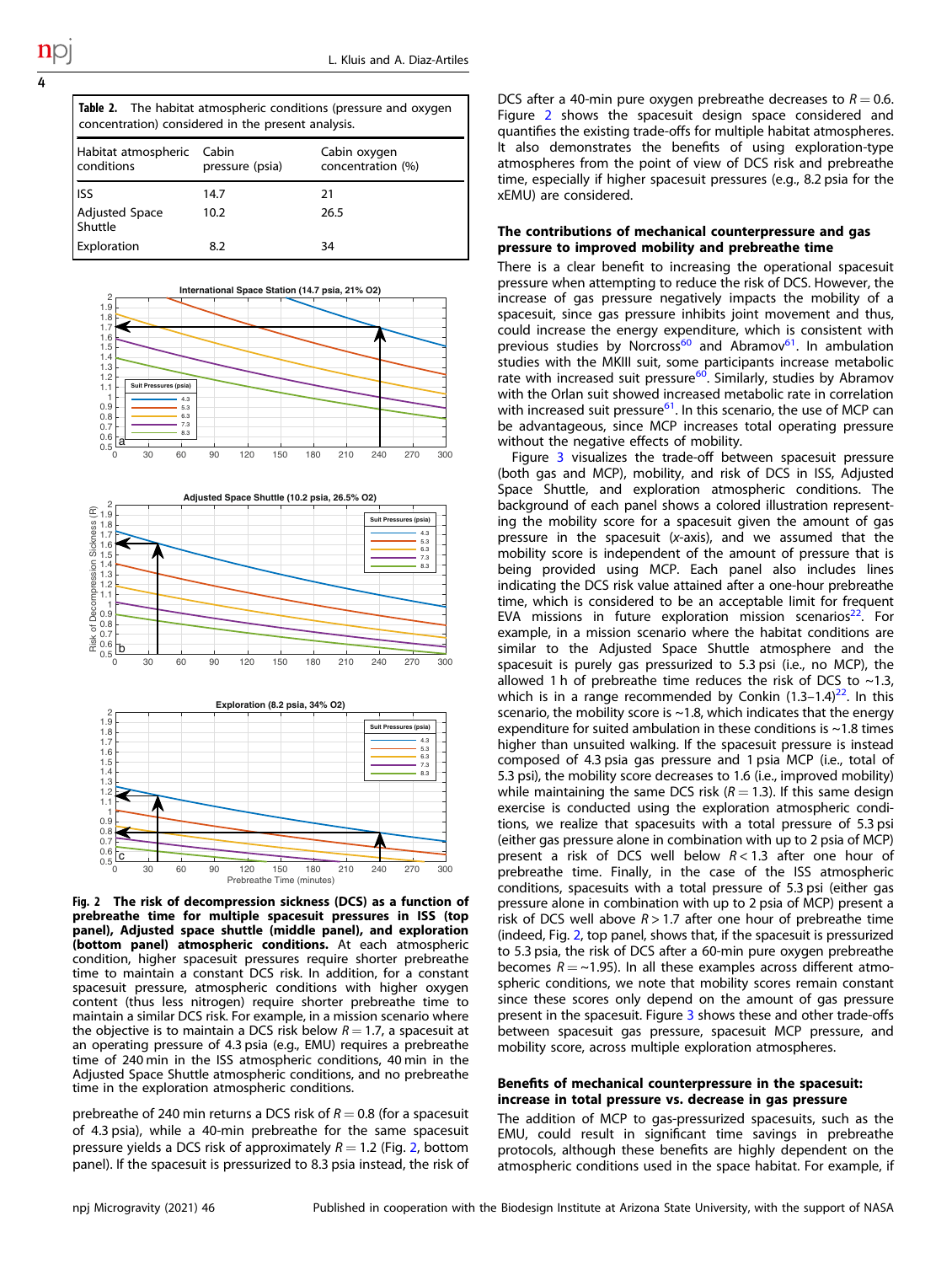<span id="page-4-0"></span>

Fig. 3 Trade-off between spacesuit pressure, mobility score, and prebreathe times in ISS (top panel), adjusted Space Shuttle (middle panel), and exploration (bottom panel) atmospheric conditions. The mobility score is a function of gas spacesuit pressure (x-axis) and it is independent of the amount of pressure provided as MCP. One-hour prebreathe times for the given risk score and habitat atmospheric conditions are also indicated in the figures. Mobility improves (i.e., mobility score decreases) with the reduction of gas pressure. At constant prebreathe time (e.g., one hour), the risk of DCS increases with the reduction of total (gas  $+$  MCP) spacesuit pressure.

1 psia of MCP is added to an EMU-like spacesuit (i.e., 4.3 psia of gas pressure) in the ISS, the prebreathe time needed to attain a DCS risk value of  $R = 1.7$  decreases from 240 min to ~140 min (see Fig. 4 top panel and Fig. [2](#page-3-0) top panel). If 2 psia of MCP are added instead, the prebreathe time needed to attain a DCS risk value of  $R = 1.7$  decreases to ~50 min (see Fig. [2](#page-3-0) top panel). A similar exercise can be done with other risk values, and other atmospheric conditions, as shown in Fig. 4 (which in this case accounts for 1 psia of MCP added to a gas-pressurized spacesuit). We notice that in other atmospheric conditions, such as the Adjusted Space Shuttle and exploration atmospheres, the operational benefits of adding 1 psia of MCP are not as important. For example, in an Adjusted Space Shuttle atmosphere, the traditional EMU gaspressurized spacesuit (i.e., 4.3 psia of gas pressured) only requires 40 min of prebreathe time to attain a DCS risk value of  $R = \sim 1.6$ (see Fig. 4 middle panel). In this scenario, only a small amount of



5



Fig. 4 Trade-off between spacesuit pressure (gas pressure plus 1 psia of MCP in x-axis), mobility score, and prebreathe time (yaxis) to attain a given DCS risk value R between 1.7 (currently used in the ISS) and 1.3 (proposed in future planetary exploration) in ISS (top panel), adjusted Space Shuttle (middle panel), and exploration (bottom panel) atmospheric conditions. The mobility score is a function of gas spacesuit pressure only and it is independent to the amount of pressure provided as MCP. In ISS atmospheric conditions, additional MCP (thus increasing total spacesuit pressure) provides significant operational benefits in reducing prebreathe times. Conversely, in exploration atmospheric conditions, additional MCP provides no benefits with respect to prebreathing time, as none is necessary to reach an  $R = 1.3$ . Thus, in this case, it is more advantageous to use MCP to reduce gas pressure (maintaining a constant total pressure) to improve mobility instead.

MCP (~0.35 psia) will be enough to remove the need for prebreathe activities. However, if the target DCS risk value becomes  $R = 1.3$  (which seems to be more aligned with future planetary exploration requirements), and additional 1 psia MCP decreases the prebreathe time from 153 min to ~44 min. Finally, the addition of MCP to an existing gas-pressurized spacesuit (gaspressurized to 4.3 psia or higher) in the context of the exploration atmosphere presents no benefit with respect to prebreathe time, as none is necessary to reach a DCS risk value equal to or lower than  $R = 1.3$  (see Fig. 4 bottom panel). Thus, in the exploration scenario, it is more advantageous to use the MCP capability to reduce the gas-pressure of the spacesuit (as opposed to increase the total pressure), therefore improving mobility.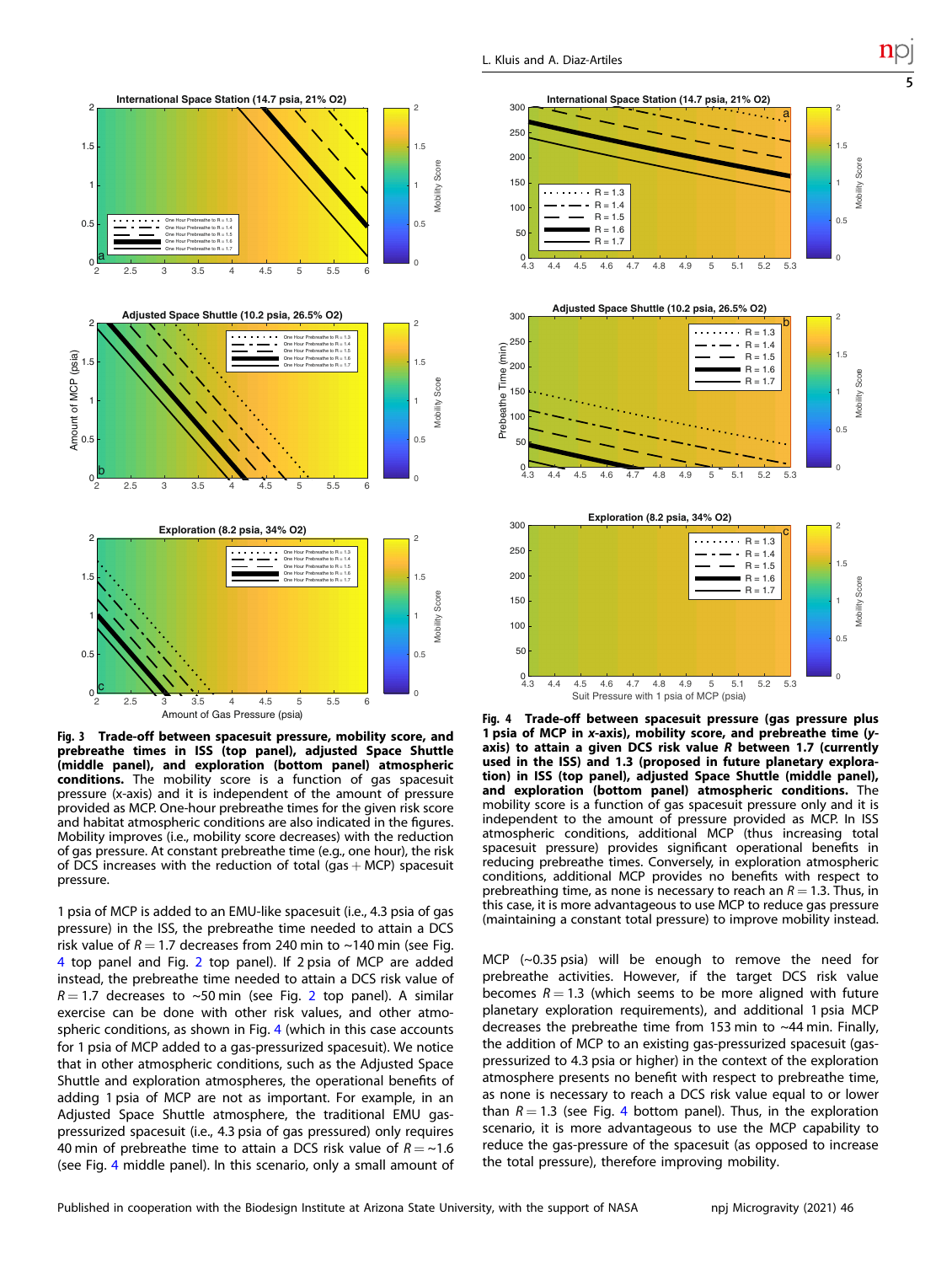#### Variable pressure spacesuit

6

As the gas pressure of the spacesuit increases, the risk of DCS decreases but mobility becomes more problematic. Conversely, if the gas pressure of the spacesuit decreases, mobility improves, but in order to maintain a similar risk of DCS, either more MCP or a greater prebreathe time becomes necessary. The proposed SmartSuit architecture (i.e., 4.3 psia of gas pressure plus 1 additional psia of MCP), could capitalize on the mobility of a gas-pressurized spacesuit with 4.3 psia, like the EMU, but with a reduced prebreathe time due to a reduced risk of DCS. In addition, over time and already during the EVA, the SmartSuit architecture allows for a decrease in gas-pressure (e.g., 3.3 psia of gas pressure plus 1 psia of MCP), further increasing mobility. An example of a variable pressure suit is shown in Fig. 5. Using an Adjusted Space Shuttle atmosphere, a risk value of  $R = 1.3$  can be obtained by completing a prebreathe time of  $~40$  min for a suit environment with 4.3 psia of gas pressure and 1 psia of MCP (i.e., total pressure of 5.3 psia). Once a DCS risk value of  $R = 1.3$  is achieved, EVA activities may begin. During the initial EVA activities, the gas pressure of the spacesuit can be steadily decreased from 4.3 to 3.3 psia as the astronauts keep breathing pure oxygen while still sustaining a DCS risk value of  $R = 1.3$ . After ~150 min since the start of the prebreathe activities (as can be found in Fig. [2](#page-3-0)), the spacesuit reaches a total operating pressure of 4.3 psia (3.3 psia gas pressure and 1 psia MCP), which is used for the remainder of the EVA. In this scenario, the mobility score improves from  $\sim$  1.65 at the start of the EVA to just under 1.45 after 150 min of breathing pure oxygen. This framework demonstrates and quantifies the physiological and operational benefits of variable pressure suits, and provides a specific example in the context of the SmartSuit spacesuit architecture. Other examples using other variable pressure spacesuits architectures, such as the  $xEMU<sup>21</sup>$  $xEMU<sup>21</sup>$  $xEMU<sup>21</sup>$ , can easily be incorporated once more details about future EVA planetary operations become available.

### **CONCLUSIONS**

We have revisited important trade-offs between spacesuit pressure (both gas pressure and MCP), habitat atmospheric conditions, risk of DCS, and spacesuit mobility in the context of future planetary EVAs. Elevated spacesuit pressures decrease the risk of DCS, but these configurations can have detrimental effects on mobility, which could impact human performance, cause injury, and thus, impact mission success. The use of hybrid spacesuits, which incorporate some level of MCP, are promising in two fronts. First, if the MCP capability is used in *addition to* the gas pressure, this results in a higher total spacesuit pressure, decreasing the risk of DCS (or prebreathe time) without major impacts on mobility. On the other hand, if the MCP capability is used to replace part of the gas pressure, this results in a more mobile spacesuit configuration without compromising on DCS risk. We have also demonstrated that these benefits and trade-offs are highly dependent on the atmospheric conditions of the habitat or space station, and therefore, these conditions are also important considerations for future planetary exploration activities.

Finally, we have provided an example of the concept of operations of the SmartSuit, a hybrid spacesuit with a soft-robotic layer that, not only increases mobility with assistive actuators in the lower body, but it also applies 1 psia of MCP. The SmartSuit increased mobility encourages a higher operating spacesuit pressure that reduces the risk of DCS, or allows for an increase in cabin pressure, which in turn allows for a lower percentage of oxygen and risk of flammability. The resultant MCP layer can then be used to either increase overall spacesuit pressure (thus, decreasing the risk of DCS or prebreathe time), or to decrease the gas pressure in the spacesuit (thus, further increasing mobility). These two MCP applications can be effectively



Fig. 5 Framework quantifying the physiological and operational benefits of variable pressure spacesuits in the context of the SmartSuit spacesuit architecture, which includes an initial spacesuit pressure of 5.3 psia (4.3 psia of gas pressure and 1 psia of MCP), and a DCS risk value before EVA of  $R = 1.3$  in a habitat with an Adjusted Space Shuttle atmospheric condition. Prebreathe activities are necessary for 40 min to attain a DCS risk value of  $R =$ 1.3. Then, the EVA begins while the gas pressure of the spacesuit is steadily decreased as astronauts continue to breath pure oxygen within the spacesuit (while maintaining a DCS risk of  $R = 1.3$ ). After the 150-min mark, the spacesuit total pressure of 4.3 psia (3.3 psia of gas pressure plus 1 psia of MCP) is sustained for the rest of the EVA. The reduction of gas pressure from 4.3 psia to 3.3 psia improves the mobility score from ~1.65 to just under 1.45. Just before the 300-min mark, the risk value moves below 1, indicating that there is no more risk of DCS.

combined in the same EVA to maximize the benefits of both configurations, as shown in our example of variable pressure spacesuit.

There are several limitations in the present study. Our metabolic model uses a pre-determined walking motion with a massless spacesuit (the spacesuit effects are only represented by the spacesuit-induced joint torques). Future improvements include the use of gait data collected during a suited walking motion, which will capture better the gait constraints of spacesuits. An in depth description of the methodologies and limitations of our musculoskeletal framework are described elsewhere $42$ . In addition, spacesuits are always assumed to be pressurized at 100% oxygen, but in reality, there is residual nitrogen as well as additional  $CO<sub>2</sub>$ due to imperfect  $CO<sub>2</sub>$  scrubbing. Therefore, the spacesuit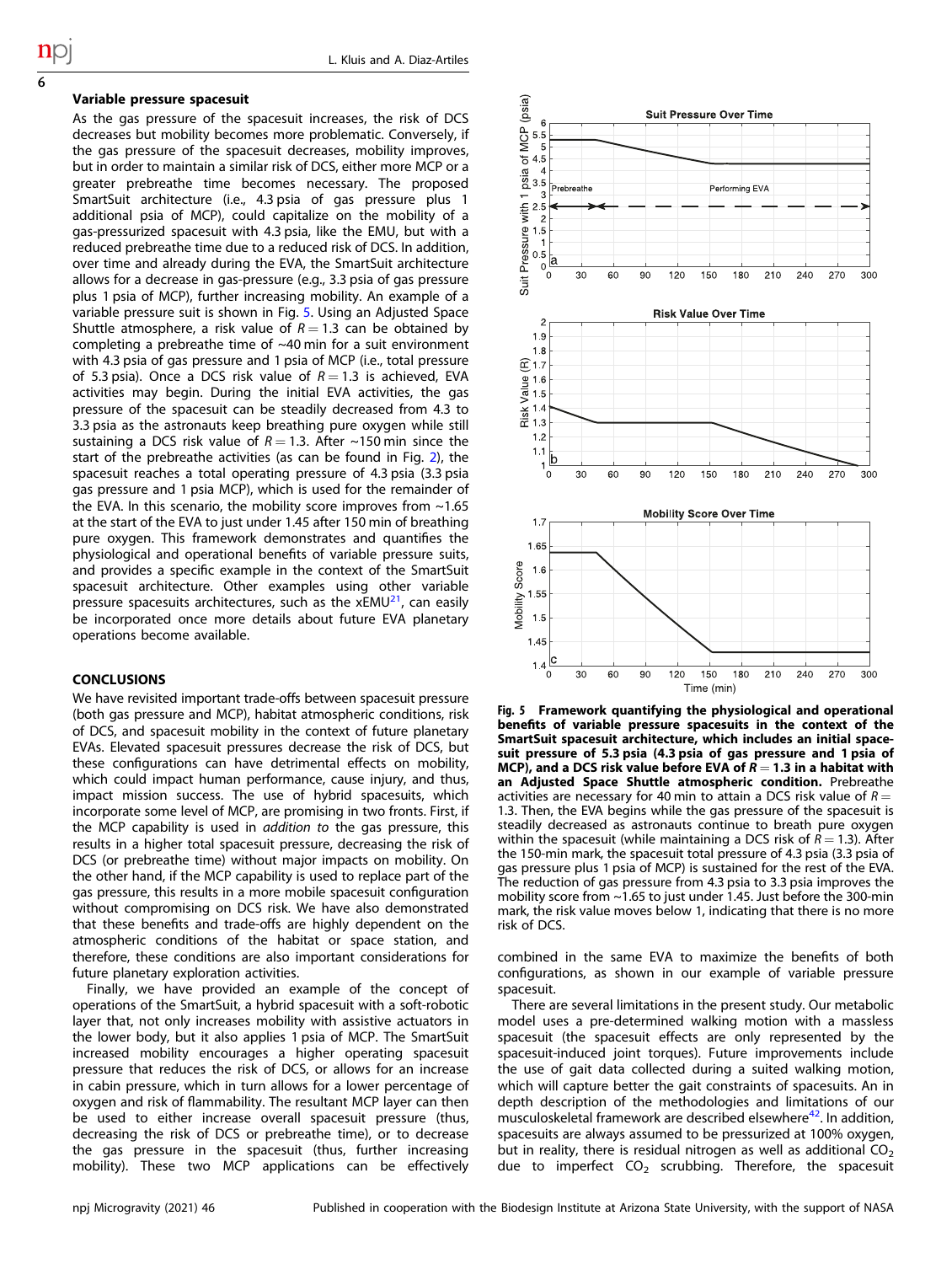<span id="page-6-0"></span>environment is typically >95% oxygen (but not 100% oxygen). This "more hypoxic" environment causes a decrease in the inspired oxygen partial pressure (PIO2) and thus, could slightly alter our analysis results. It is also important to note that DCS occurs only when the pressure change is relatively rapid, and a slow transition in atmosphere composition and/or pressure does not necessarily pose a threat. However, slow atmosphere transitions are not operationally optimal in the context of planetary exploration, where frequent EVAs will likely be required. It is known that higher activity levels increase the likelihood of DCS<sup>36,37</sup>. The reduced effort required to move in the SmartSuit due to the robotic actuators, would decrease the risk of DCS. This connection between energy expenditure and DCS is not included in our model but will be considered in future iterations. Finally, we adopted the empirical DCS model developed by Conkin<sup>44</sup>, and as any empirical model, it is limited in its ability to predict, which is solely based on the data used to develop it.

Despite these limitations, our framework presented herein informs critical trade-offs related to future planetary EVAs, contributes to the assessment of human performance during EVAs, and informs spacesuit designers, EVA operation teams, space engineers, and other relevant stakeholders.

#### DATA AVAILABILITY

The authors declare that the data supporting the findings of this study are available within the paper.

Received: 19 January 2021; Accepted: 15 October 2021; Published online: 15 November 2021

#### **REFERENCES**

- 1. Thomas, K. S. & McMann, H. J. U. S. Spacesuits (Springer Science & Business Media, 2012).
- 2. Schmidt, P. B., Newman, D. J. & Hodgson, E. Modeling Space Suit Mobility: Applications to Design and Operations. 31st Int. Conf. Environ. Syst. [https://doi.](https://doi.org/10.4271/2001-01-2162) [org/10.4271/2001-01-2162](https://doi.org/10.4271/2001-01-2162) (2001).
- 3. Newman, D. J. Life Support and Performance Issues for Extravehicular Activity. in Fundamentals of Life Sciences (ed. Churchill, S.) (Krieger Publishing Co. 1997)
- 4. Hilbert, A., Diaz, A., Anderson, A. P. & Newman, D. J. Human spacesuit interaction: musculoskeletal modeling and statistical analysis of injuries. In NASA Human Research Program Investigator's Workshop. Galveston, TX (2014).
- 5. Anderson, A. P. et al. Understanding Human-spacesuit interaction to prevent injury during extravehicular activity. In NASA Human Research Program Investigator's Workshop. Houston, TX (2013).
- 6. Anderson, A. et al. Developing a spacesuit injury countermeasure system for extravehicular activity: modeling and analysis. AIAA 2012-3548. 42nd Int. Conf. Environ. Syst. 1–10. <https://doi.org/10.2514/6.2012-3548> (2012).
- 7. Diaz, A., Anderson, A. P., Kracik, M., Trotti, G. & Newman, D. J. Development of a musculoskeletal human spacesuit interaction model. In NASA Human Research Program Investigator's Workshop. Houston, TX (2013).
- 8. Schmidt, P. B. An Investigation of Space Suit Mobility with Applications to EVA Operations. PhD Thesis, Massachusetts Institute of Technology. (2001).
- 9. Kosmo, J. J. & Ross, A. Space suit mobility evaluations in Lunar/Mars gravity environments. J. Aerosp. 107, 535–542 (1998).
- 10. Opperman, R. A., Waldie, J. M. A., Natapoff, A., Newman, D. J. & Jones, J. A. Probability of spacesuit-induced fingernail trauma is associated with hand circumference. Aviat. Space Environ. Med. 81, 907–913 (2010).
- 11. Opperman, R. A. et al. Anthropometric and blood flow characteristics leading to EVA hand injury. In 39th International Conference on Environmental Systems. Savannah, GA. <https://doi.org/10.4271/2009-01-2471> (2009).
- 12. Strauss, S. Extravehicular Mobility Unit Training Suit Symptom Study Report. NASA Technical Report NASA/TP-2004-212075 (2004).
- 13. Williams, D. R. & Johnson, B. J. EMU Shoulder Injury Tiger Team Report. NASA Technical Report NASA/TM-2003-212058 (2003).
- 14. Anderson, A. P., Newman, D. J. & Welsch, R. E. Statistical evaluation of causal factors associated with astronaut shoulder injury in space suits. Aerosp. Med. Hum. Performace 86, 606–613 (2015).
- 15. Strauss, S., Krog, R. L. & Feiveson, A. H. Extravehicular mobility unit training and astronaut injuries. Aviat. Space Environ. Med. 76, 469–474 (2005).
- 16. Scheuring, R. A., Mathers, C. H., Jones, J. A. & Wear, M. L. Musculoskeletal injuries and minor trauma in space: incidence and injury mechanisms in U.S. astronauts. Aviat. Space Environ. Med. 80, 117–124 (2009).
- 17. Mcfarland, S. M. & Norcross, J. R. A novel method for characterizing spacesuit mobility through metabolic cost. 44th International Conference on Environmental Systems. Tucson, AZ (2014).
- 18. Diaz, A., Anderson, A., Kracik, M., Trotti, G., Hoffman, J. & Newman D.J. Development of a comprehensive astronaut spacesuit injury database. In 63rd International Astronautical Congress 1–9. Naples, Italy (2012).
- 19. Diaz, A. & Newman, D.J. Musculoskeletal human-spacesuit interaction model. In IEEE Aerospace Conference Proceedings. Big Sky, MT. [https://doi.org/110.1109/](https://doi.org/110.1109/AERO.2014.6836247) [AERO.2014.6836247](https://doi.org/110.1109/AERO.2014.6836247) (2014).
- 20. Fineman, R. A., McGrath, T. M., Kelty-Stephen, D. G., Andrew, A. F. & Stirling, L. A. Objective metrics quantifying fit and performance in spacesuit assemblies. Aerosp. Med. Hum. Perform. 89, 985–995 (2018).
- 21. Ross, A. Exploration Pressure Garment. Joint EVA Working Group. Joint EVA Working Group Technical Interchange Meeting. Houston, TX (2017).
- 22. Lange, K. E., Perka, A. T., Duffield, B. E. & Jeng, F. F. Bounding the Spacecraft Atmosphere Design Space for Future Exploration Missions. NASA Technical Report NASA/CR—2005–213689 (2005).
- 23. Exploration Atmospheres Working Group. Recommendations for Exploration Spacecraft Internal Atmospheres: The Final Report of the NASA Exploration Atmospheres Working Group. NASA Technical Report NASA/TP-2010-216134. Houston, TX (2010).
- 24. Powell, M., Horrigan, D., Waligora, J. & Norfleet, W. Extravehicular Activities. in Space Physiology and Medicine (eds. Nicogossian, A., Huntoon, C. & Pool, S.) vol. 3rd Edition (Lea and Febiger, 1993).
- 25. Conkin, J. et al. A systematic review and meta-analysis of decompression sickness in altitude physiological training. Aerosp. Med. Hum. Perform. 89, 941–951 (2018).
- 26. Conkin, J. et al. Evidence Report: Risk of Decompression Sickness (DCS). NASA Technical Report. Houston, TX (2016).
- 27. Horrigan, D., Waligora, J., Beck, B. & Trevino, R. Extravehicular Activities. in Space Biology and Medicine (eds. Nicogossian, A., Mohler, S., Gazenko, O. & Grigoriev, A.) vol. 3 (American Institute of Aeronautics and Astronautics, 1993).
- 28. NASA. ISS Generic Operational Flight Rules. (NSTS-12820, Vol. B, Mission Operations Directorate, NASA Johnson Space Center, 2003).
- 29. Conkin, J. et al. Venous gas emboli and ambulation at 4.3 psia. Aerosp. Med. Hum. Perform. 88, 370–376 (2017).
- 30. Conkin, J. et al. Hypobaric decompression sickness treatment model. Aerosp. Med. Hum. Perform. 86, 508–517 (2015).
- 31. Mars Architecture Steering Group (ed. Drake B.G.). Human Exploration of Mars. Design Reference Architecture 5.0. NASA Technical Report NASA-SP-2009-566 (2009).
- 32. Ernsting, J. Decompression sickness in aviation. In 18th International Congress of Aviation and Space Medicine 177–188 (1969).
- 33. Moon, R. & Mitchell, S. Hyperbaric treatment for decompression sickness: current recommendations. Undersea Hyperb. Med. 46, 685–693 (2019).
- 34. Webb, J., Balldin, U. & Pilmanis, A. Prevention of decompression sickness in current and future fighter aircraft. Aviat. Sp. Environ. Med. 64, 1048-1050 (1993).
- 35. Webb, J. et al. Altitude decompression sickness susceptibility: influence of anthropometric and physiologic variables. Aviat. Sp. Environ. Med. 76, 547–551  $(2005)$
- 36. Pilmanis, A., Olson, R., Fischer, M., Wiegman, J. & Webb, J. Exercise-induced altitude decompression sickness. Aviat. Sp. Environ. Med. 70, 22–29 (1999).
- 37. Webb, J., Krock, L. & Gernhardt, M. Oxygen consumption at altitude as a risk factor for altitude decompression sickness. Aviat. Sp. Environ. Med. 81, 987–992  $(2010)$
- 38. Pilmanis, A., Balldin, U., Webb, J. & Krause, K. Staged decompression to 3.5 psi using argon-oxygen and 100% oxygen breathing mixtures. Aviat. Sp. Environ. Med. 74, 1243–1250 (2003).
- 39. Gerth, W., Vann, R., Leatherman, N. & Feezor, M. Effects of microgravity on tissue perfusion and the eficacy of astronaut denitrogenation for EVA. Aviat. Sp. Environ. Med. 58, 100–105 (1987).
- 40. NASA. Space Shuttle Operational Flight Rules. (NSTS-12820, Vol. A, Mission Operations Directorate, NASA Johnson Space Center, 2002).
- 41. Norcross, J. et al. Effects of the 8 psia/32% O 2 Atmosphere on the Human in the Spaceflight Environment. NASA Technical Report NASA/TM-2013-217377 (2012).
- 42. Kluis, L. et al. Reducing metabolic cost during planetary ambulation using robotic actuation. Aerosp. Med. Hum. Perform. 92, 570–578 (2021).
- 43. Kluis, L. et al. An overview of the smartsuit architecture. In 50th International Conference on Environmental Systems. Online (2021).